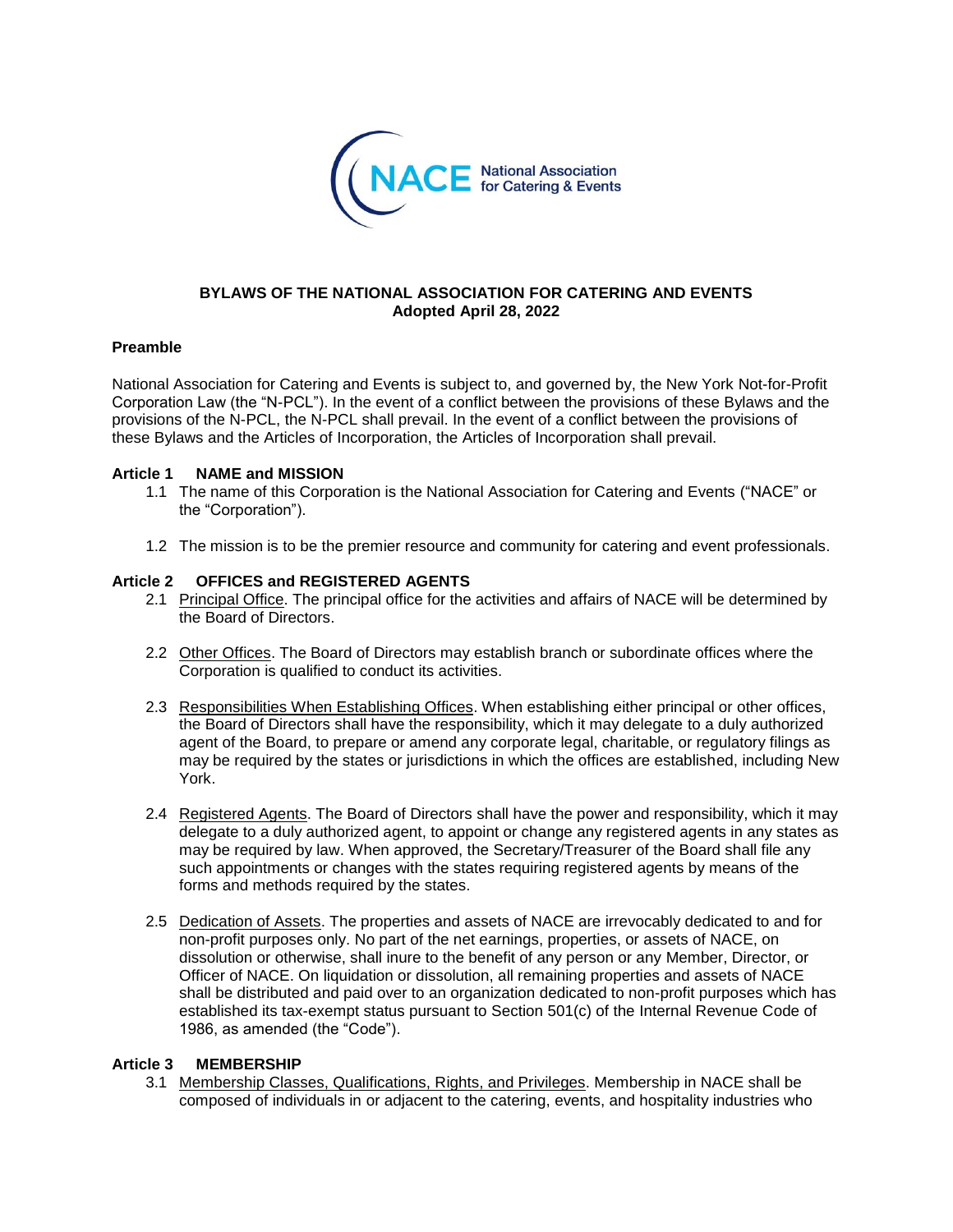agree to comply with NACE's Code of Ethics. The Board of Directors shall have the authority to establish membership qualifications. NACE membership classes and privileges are:

- 3.1.1 Professional Membership shall be open to individuals who are employed in, selfemployed, or who supply the catering, event, hospitality, or adjacent industries and who have paid any fees or dues required for this membership. They have full voting rights and may hold any office for which they are eligible, and may serve on committees. Professional Members are classified by the following sub-categories:
	- (a) *Young Professional Membership*, which is limited to those individuals aged eighteen (18) to twenty-six (26) years of age;
	- (b) *Corporate Membership*, which is for employees of companies who supply the catering, events, hospitality, or adjacent industry and have three or more Professional Members at the same business address;
	- (c) *Non-Profit Membership*, which is for individuals employed by non-profit organizations with 501(c)3, (c)4, (c)5, and (c)6 status from the Internal Revenue Service (IRS);
	- (d) *Legacy Membership*, which is limited to those individuals more than sixty (60) years of age who have been Members of NACE for fifteen (15) years or longer (consecutive or cumulative);
	- (e) *Partner Membership*, which is offered to employees of businesses that are a currently part of the NACE National Business Partner program (as defined by the Board of Directors);
	- (f) *Lifetime Membership*, which is an honorary class of membership conferred by the Board of Directors upon Members whom the Board of Directors wishes to honor for a lifetime of service and support to NACE, according to a procedure established by the Board of Directors.
- 3.1.2 Honorary Membership is a complimentary class of membership limited to non-members of NACE that is conferred by the Board of Directors according to procedures determined by the Board. Honorary Members shall have no voting rights and may not run for office; however, they may be appointed to committees, if so, provided for herein with all rights and privileges thereto. Honorary members shall not be assessed any membership fees or dues but will be eligible to receive member discounts or benefits.
- 3.1.3 Student Membership is limited to those individuals enrolled as a full-time or part-time student in a post-secondary educational program who intend to begin a career in the catering and events industry, and who have paid any fees or dues required for this membership. Student Members must provide proof of full-time or part-time enrollment. Student Members enrolled in a part-time program must submit employment history to be considered for Student membership.

Student Members may serve on committees, but they may only vote in Student chapter elections, and hold Student Chapter offices. They are not eligible to serve on the National Board of Directors. This membership is available for no more than five (5) years in a postsecondary education program. Student Members in good standing may renew as a Student Member for no more than one (1) year following their date of graduation.

- 3.2 Application for Membership and Chapter Designations
	- 3.2.1 Denial of Membership. Membership shall not be denied to anyone otherwise qualified because of race, creed, sex, disabilities, religion, sexual orientation, gender identity, or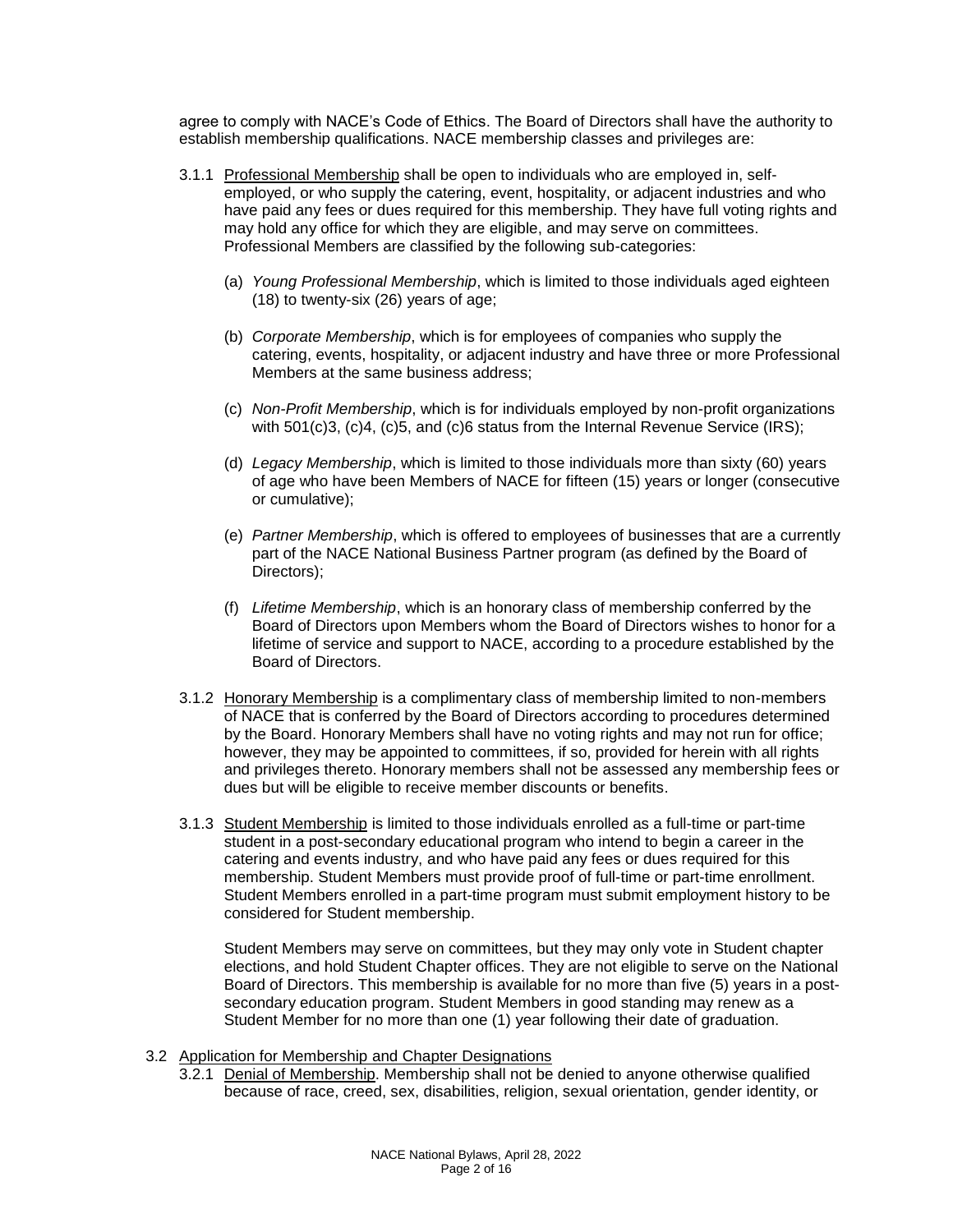national origin.

- 3.2.2 Membership in Chapters. All new Members shall select a Chapter in their geographic area (designated their Primary Chapter), and if no Chapter exists in the Member's location, the Member shall be considered a Member-At-Large. Such Members may also belong to additional chapters as non-voting Members provided all dues and fees and requirements thereof are satisfied.
- 3.2.3 Members-At-Large. Any Member residing or employed in an area in which there is no chapter will be designated a Member-At-Large. Members-At-Large with voting rights will be grouped together and shall elect voting Delegates as prescribed in Article 6 of these Bylaws.
- 3.3 Determination of Membership Dues and Obligation to Pay. The Board of Directors shall fix the amount of membership dues and/or assessments, if any, for each membership class or subcategory.
- 3.4 Good Standing. For purposes of these Bylaws, a NACE Member is current and in good standing if such Member meets the necessary qualifications and requirements of membership prescribed in sections 3.1 and 3.2, and is not currently suspended or under review for suspension or expulsion pursuant to section 3.5.
- 3.5 Termination of Membership. A NACE membership shall be considered ceased or terminated under the terms and conditions described in this section 3.5. and its subsections, and any and all membership rights, privileges, and benefits, including but not limited to the right to vote and hold office, shall cease and shall no longer be exercised. Termination of membership may occur upon the death of a Member or in the following ways:
	- 3.5.1 Delinquency. A NACE Member who has not paid dues within the thirty (30) day grace period of the Member's anniversary date shall be considered to have relinquished their membership and shall be automatically dropped from the rolls and have their membership terminated. A Member terminated under these conditions may reinstate membership rights upon payment of dues and any reinstatement fees.
	- 3.5.2 Removal Suspension or Expulsion. NACE Members may be immediately suspended, pending review for a designated period or may be expelled for cause such as violation of the Bylaws, the Code of Ethics, or for conduct prejudicial to the best interest of NACE, according to a procedure established by the Board of Directors. Suspension or expulsion shall be decided by majority vote of all Board Members; such vote to be taken after the defaulting Member against whom such action is proposed has had a reasonable opportunity to be heard by the Board. Upon the vote of the Board of Directors to suspend or expel a Member, all membership rights, privileges, and benefits shall be terminated for the relevant period. All such suspensions of Members may provide additional conditions, if any, to be satisfied for reinstatement, including but not limited to any payment of dues or other fees. Reinstatement after suspension shall not occur until all conditions of reinstatement have been reviewed by the Board of Directors and the Board of Directors has approved reinstatement by majority vote. All such expulsions shall be final.
	- 3.5.3 Resignation. Any Member may resign at any time by filing a written resignation with the President or the Executive Director of NACE.
	- 3.5.4 Dissolution or Liquidation of NACE. In accordance with applicable law, all membership and rights, privileges, and benefits thereto shall cease upon the dissolution of NACE.
- 3.6 Obligations Upon Termination or Resignation. Such termination conditions as described herein shall not relieve the Member so terminated of the obligation to pay any dues or other charges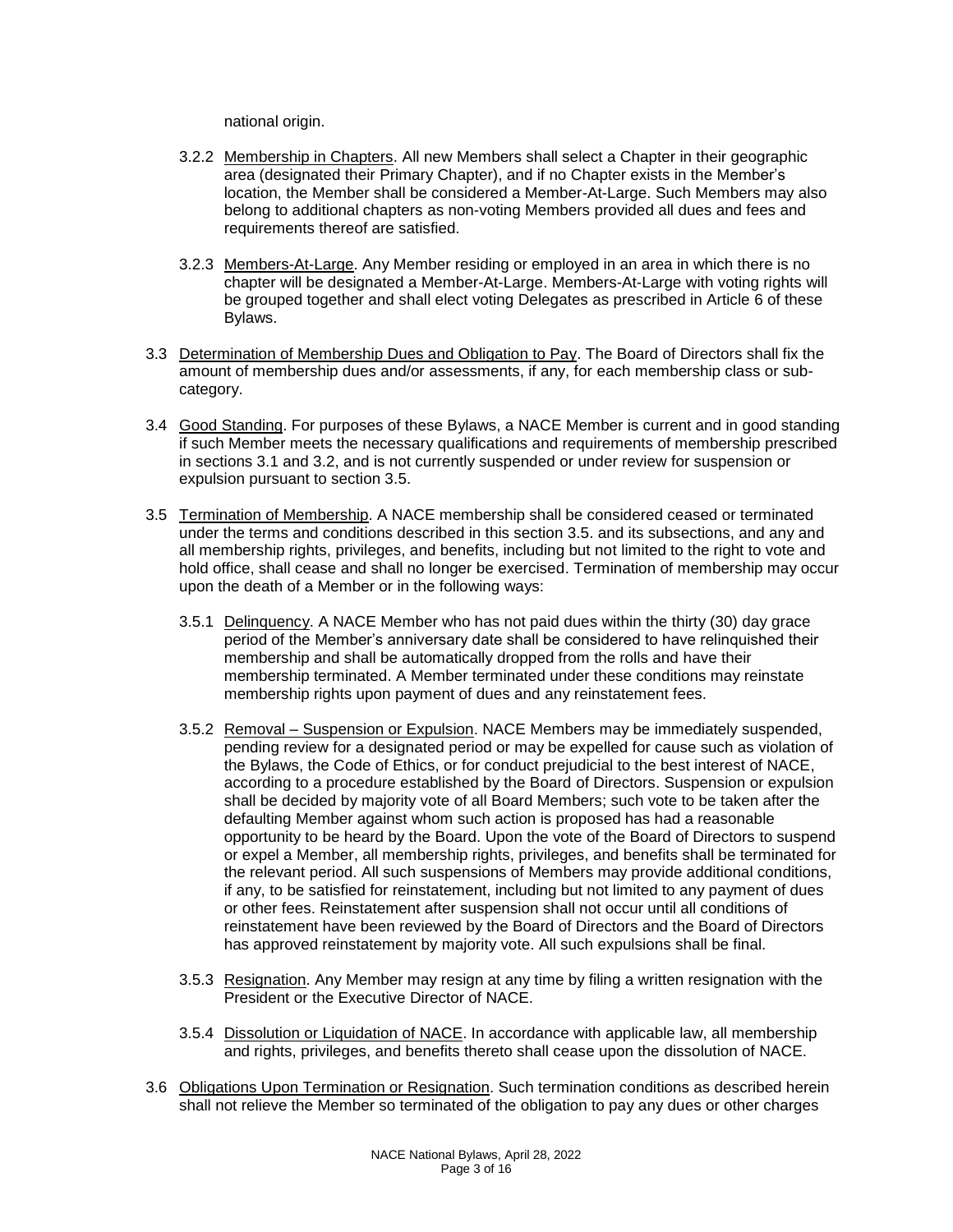theretofore accrued and unpaid, with the exception of membership termination by death, in which case all debts of the member to NACE shall be voided.

## **Article 4 MEETINGS OF NACE MEMBERS**

- 4.1 Annual Meeting. The Board of Directors shall hold an Annual Meeting of NACE Members between June 1st and August 31st for the election of Officers and Directors and other NACE business.
- 4.2 Special Meetings. The President or the Board of Directors of NACE may call special meetings of NACE for any purpose. Notice for any special meeting shall be given in the same manner as for the Annual Meeting, except that it shall also specify the purpose of the meeting, and only fourteen (14) days' notice shall be necessary.
- 4.3 Notice. Notice of meetings shall be provided to all Members at least thirty (30) days before the time appointed for such meeting. Notice shall state the place, date, and hour of the meeting and, unless it is an Annual Meeting, indicate that the notice is being issued by or at the direction of the person or persons calling the meeting. Members shall have fifteen (15) days from date of said notice to request additions to the agenda. In the event of an emergency affecting the Annual Meeting, and not of a personal nature, the President or the Board of Directors may adjourn such meeting to another time or place. Notices can be communicated by mail, email, or fax.
- 4.4 Chair. The President shall preside as Chair at all meetings of the membership. In the absence of the President, the President-Elect shall serve as temporary Chair.
- 4.5 Voting Delegates. Voting Delegates shall be elected by the Professional Members to vote on their behalf.
	- 4.5.1 Representation for Professional Members of Chapters. The Professional Members of each Chapter for whom that chapter is their Primary Chapter shall elect one Professional Member Delegate for every twenty-five (25) Professional Members in good standing or portion thereof to vote on their behalf at national membership meetings of NACE. Said Delegates must be NACE Professional Members in good standing and not subject to suspension or removal proceedings at time of election and at time of meeting. NACE membership records as of May 15 of each year will determine each Chapter's Professional Membership numbers.
	- 4.5.2 Representation for Professional Members-at-Large. Professional Members-at-Large with voting rights may elect one Delegate for every twenty-five (25) Members-at-Large in good standing, or portion thereof, to vote on their behalf at national meetings of NACE. Said Delegates must be NACE Professional Members in good standing and not subject to suspension or removal proceedings at time of election and at time of meetings. NACE membership records as of May 15 of each year will determine Professional Members-at-Large numbers.
	- 4.5.3 Process of Certifying Voting Delegates. Chapters and the Coordinator for the Members-At-Large shall forward, by written electronic letter and at least thirty (30) days in advance of an Annual Meeting, a list of their elected Delegates to the National Office at a predetermined email address or mailing address to the attention of the Executive Director. The Executive Director shall then officially certify and authenticate, in writing, that the Delegates meet the qualifications of being Members in good standing. Delegates will be contacted by the Executive Director via electronic communication of their approval as a certified Delegate. A printed list of the certified Delegates signed by the Executive Director will be forwarded to the Nominations & Elections Committee, the two appointed Tellers and the appointed Judge of Elections.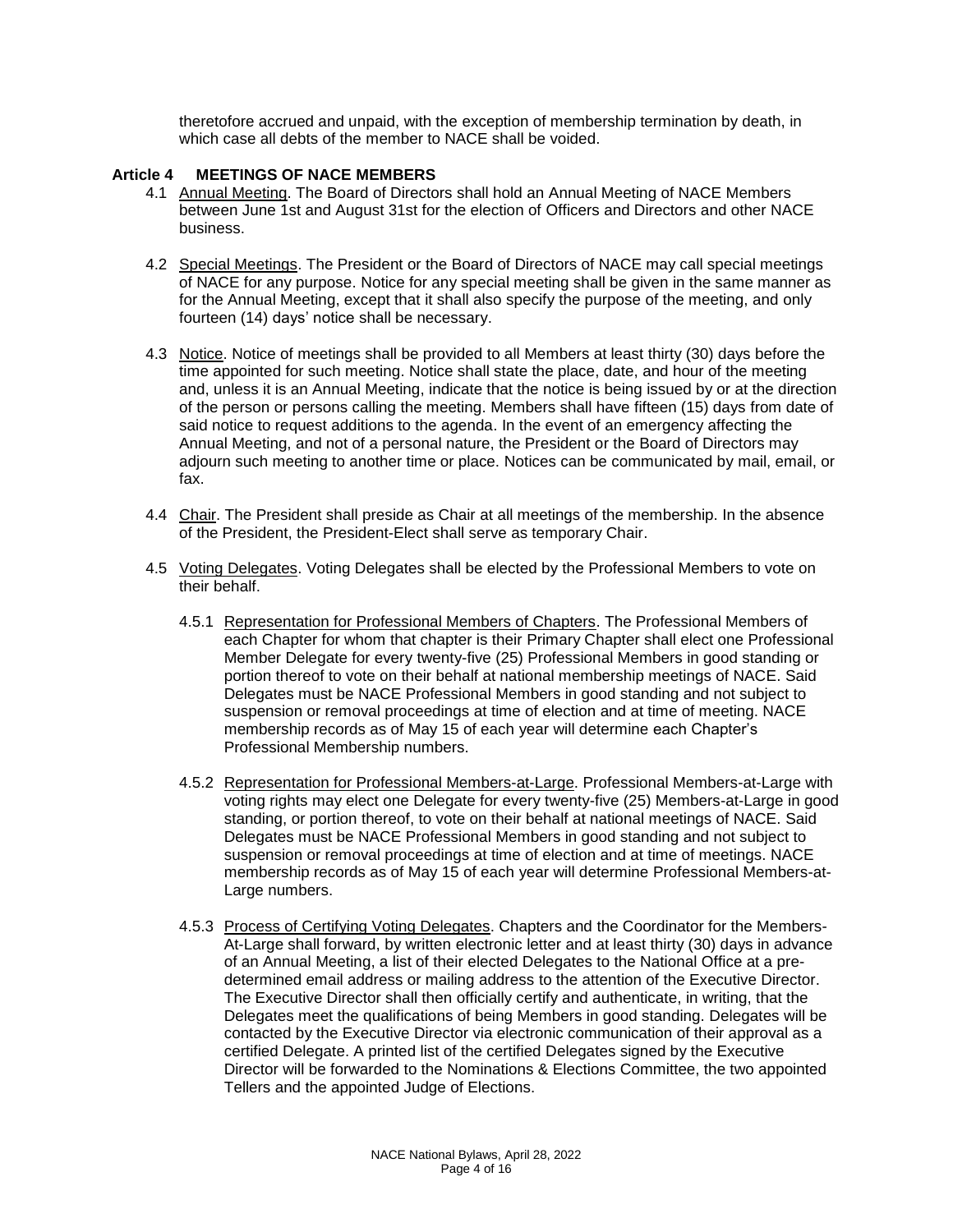- 4.5.4 Authority of Certified Voting Delegates to Act. Any Member duly certified to act as a Delegate shall have and may exercise all the powers, rights, and privileges of Members at National membership meetings of NACE and shall act for their Chapter and its Members in the affairs of NACE, including the holding of office or offices therein. Each Delegate shall have one vote to cast unless they choose to vote by proxy as outlined in Section 4.9.1.
- 4.5.5 Delegate term of service. Voting Delegates shall be elected annually at least thirty (30) days prior to the Annual Meeting of NACE and shall serve until the next election of Delegates.
- 4.6 Quorum. The quorum for Annual or Special Meetings shall be a simple majority (50% + 1) of the certified voting Delegates.
- 4.7 Manner of Acting. Delegates shall act on behalf of the Members at any National meeting of the NACE membership. All references to the action, vote, or approval by the Members in these Bylaws shall be construed as action, vote, or approval by the Delegates as the duly elected and certified representatives of the membership. The act of a majority of the Delegates present at a duly called meeting where a quorum is present shall be the act of the membership, except as otherwise provided by law, or these Bylaws. Proxy voting shall be permitted, as provided in section 4.9 below.
- 4.8 Action by Unanimous Written Consent. Any action required or permissible to be taken at a meeting of the Members may be taken without a meeting if a consent in writing, setting forth the action so taken, is signed by all of the Delegates entitled to vote with respect to the subject matter thereof.
- 4.9 Proxy Voting. If for any reason a Delegate is unable to exercise their vote at the Annual Meeting, the Delegate may assign that vote by Proxy to any current and paid NACE Member eligible to serve as a Delegate.
	- 4.9.1 Certification of Proxy. No Proxy shall be accepted or acknowledged unless the Chapter shall have submitted a signed, written certification of such Proxy (hard or electronic copy) to the Secretary/Treasurer of NACE, and the Executive Director has verified that the Member meets the qualifications of membership. A Delegate seeking a Proxy shall complete a written form provided by the Nominations and Elections Committee.
	- 4.9.2 Limitations on Proxy Voting. A Member may only hold a Proxy for one Chapter other than their own. A Proxy certification statement is valid for only sixty (60) days.
- 4.10 List of Certified Voting Delegates and Proxies. A list of certified Delegates and certified individuals holding a Proxy shall be produced at any meeting of Members upon the request of any Member who has given written notice to the Secretary/Treasurer or Executive Director of NACE. If the right to vote at any meeting is challenged by a current Member, certified Delegate or the Board of Directors, the Chair of the Nominations & Elections Committee shall require such list to be produced. All persons who appear on such list may vote at such meeting.
- 4.11 Order of Business. The order of business for all meetings shall be provided by the Board of Directors. Where no order is so provided and when not otherwise expressly provided for in these Bylaws, the meeting shall be governed by the latest edition of Robert's Rules of Order.
- 4.12 Minutes. Full minutes of each meeting of the membership shall be recorded by the Secretary/Treasurer, containing results of the deliberations of the membership and distributed by electronic means within thirty (30) days.

## **Article 5 ANNUAL REPORT OF THE BOARD**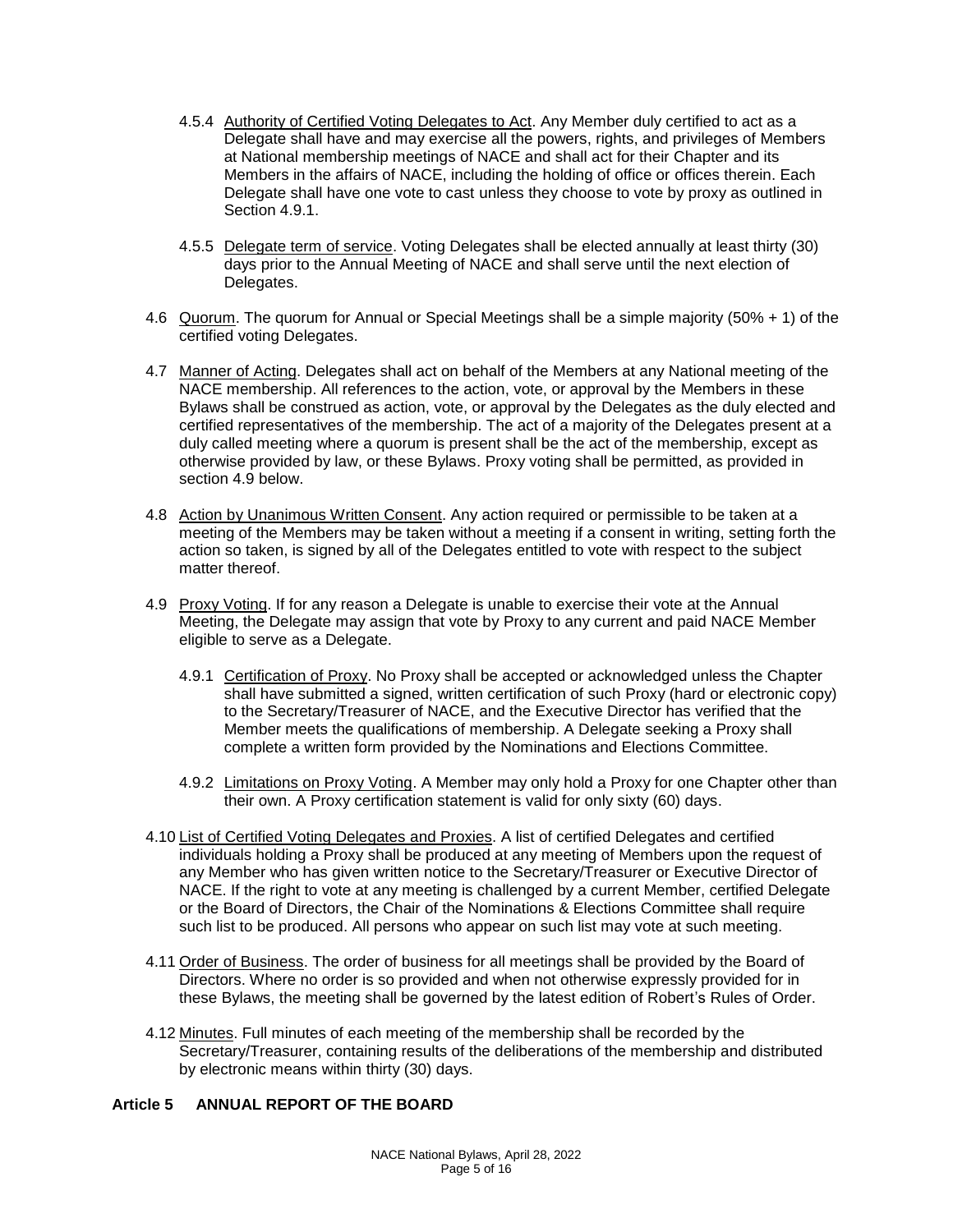- 5.1 Annual Report of the Board of Directors. The Board shall present at the Annual Meeting a report, certified by the President and Secretary/Treasurer, or by majority vote of the Board, showing in appropriate detail the following:
	- 5.1.1 The assets and liabilities, including the trust funds, of the Corporation as of the end of the previous twelve (12) month calendar year;
	- 5.1.2 The principal changes in assets and liabilities, including trust funds, during said calendar year;
	- 5.1.3 The revenue or receipts of the Corporation both unrestricted and restricted to particular purposes during said calendar year;
	- 5.1.4 The expenses or disbursements of the Corporation, for both general and restricted purposes, during said calendar year; and
	- 5.1.5 The number of Members of the Corporation as of the date of the report, together with a statement of increase or decrease in such number during said calendar year, and a statement of the place where the names and places of residence of the current Members may be found.

## **Article 6 OFFICERS**

- 6.1 Officers. The Officers of NACE shall be the President, President-Elect, Vice President, Secretary/Treasurer, Chapter Leadership Council Chair, and Immediate Past President. All officers shall serve for one (1) year terms.
- 6.2 Election of Officers.
	- 6.2.1 At least sixty (60) days and no more than ninety (90) days prior to the Association's Annual Meeting, the Nominations and Elections Committee Chair shall circulate to the membership an election announcement, along with the Nominations & Elections Committee's list of qualified candidates up for election.
	- 6.2.2 Generally, the office of President-Elect shall be filled by the previous Vice President, the office of President shall be filled by the previous President-Elect, and the office of Immediate Past President shall be filled by the previous President (the "Successive Roles"). In the event that the current Vice President, current President-Elect, or current President do not intend to serve in their Successive Role for the following term, the candidates will fill the positions in successive order to the extent possible. In such a circumstance, the Nominations & Elections Committee may suggest candidates for the offices of President-Elect and President under subsection 6.2.1. In the event the current President does not intend to serve as Immediate Past President for the following term, the Nominations & Elections Committee may propose the current Immediate Past President serve a second term in that role under subsection 6.2.1.
	- 6.2.3 It will be the responsibility of the Nominations & Elections Committee to conduct a timely review and study of qualifications of individual nominees and candidates for Board positions, prior to election announcement.
	- 6.2.4 The Nominations & Elections Committee shall ensure that no person shall serve more than seven (7) consecutive terms unless a majority vote of the board, during the course of a board meeting at which a quorum is present, votes to approve the eligibility of an individual for one (1) additional year upon request of the Nominations & Elections Committee. After serving for seven (7) consecutive years, or eight (8) under the provisions of this subsection, a Member may be eligible for reconsideration as a Board Member after one (1) year has passed since the conclusion of such individual's previous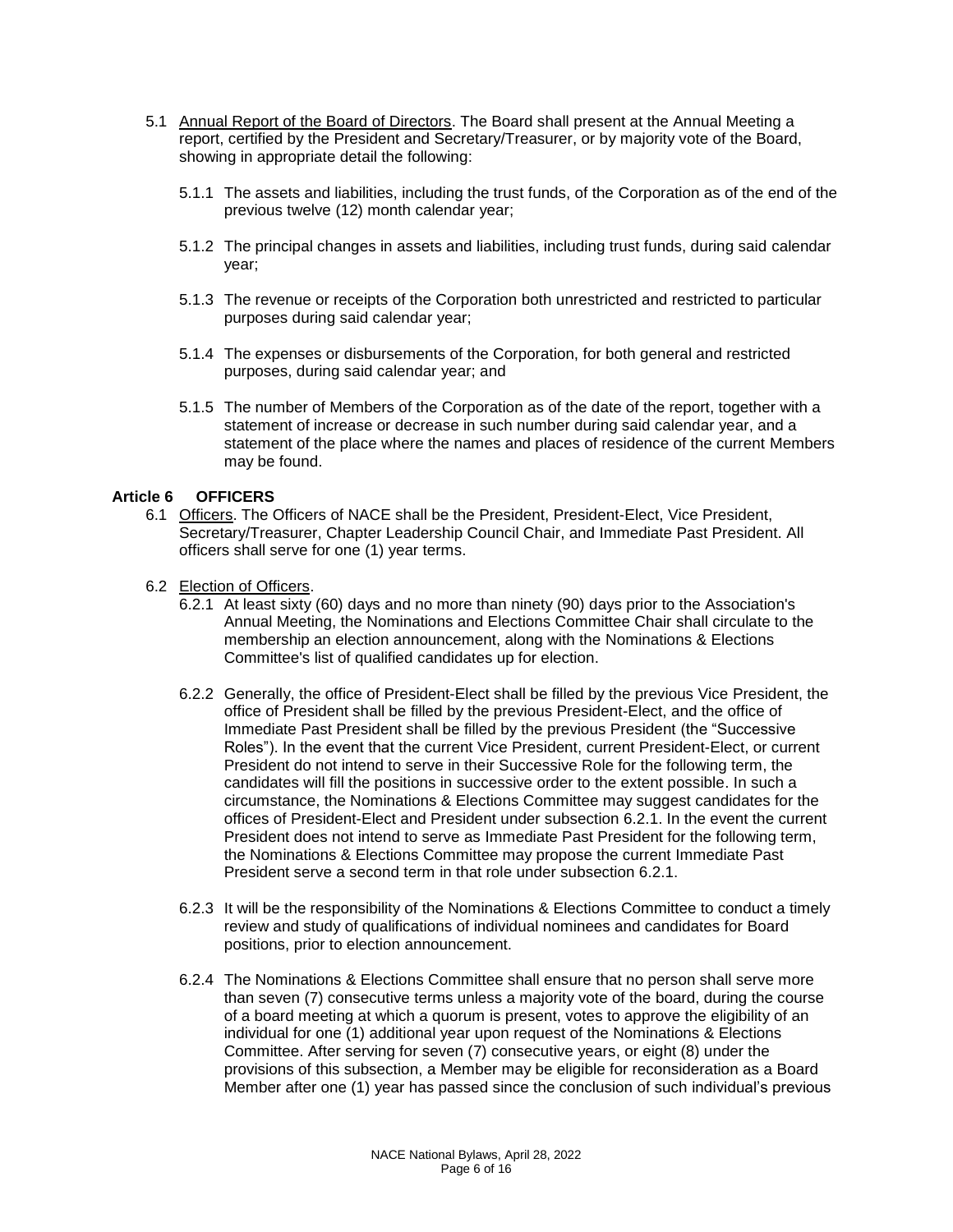service.

- 6.3 Vote Required to Elect. A simple majority vote (50% + 1) of the certified voting Delegates shall be necessary to approve the candidates as described in Section 6.2, provided a quorum is present.
- 6.4 Judges and Tellers. The Chair of the Nominations & Elections Committee shall appoint inspectors, consisting of a Judge and two Tellers, none of whom shall be a candidate for office or a certified Delegate or be assigned a certified Proxy, to process and certify the elections by determining the voting power of the certified voting Delegates, the existence of a quorum, the validity and effect of Proxies, and such other acts as are proper to conduct the election or vote with fairness to all Members. The Judge and Tellers must be Professional Members in good standing and appointed fifteen (15) days prior to the election. The Tellers, after collecting and counting the ballots, will determine the result of the election. The Judge and Tellers will certify and report the results of the election to the Chair of the Nominations & Elections Committee, who will be responsible for announcing the results to the general assembly. The Judge and Tellers shall hear and determine all challenges and questions arising in connection with the election. Any question concerning the results shall be made at this time. If there is no question, the results will be accepted, and the vote declared valid. Should the vote be taken electronically, any questions must be submitted to the Chair of the Nominations & Elections Committee within 24 hours. Once all questions are answered/resolved by the Judge and Tellers, the vote can be declared valid.
- 6.5 Qualifications and Eligibility of Officers. All candidates for election must be NACE Professional Members in good standing as defined in section 3.4, and meet the following additional eligibility requirements as well as any requirements of this Article 6 and of any position descriptions prepared by the Board in accordance with Article 7.2.
	- 6.5.1 President. The President shall act as chair of the Board of Directors and must have served as the President-Elect during the immediately preceding term.
	- 6.5.2 President-Elect. The President-Elect shall act as the President in the event of the death, absence, or inability for any cause to act of the current president and must:
		- (a) have served as the Vice President during the immediately preceding term;
		- (b) be a CPCE;
		- (c) have been a NACE Professional Member in good standing for a minimum of five (5) years and have attended at least one (1) NACE Annual Meeting or one (1) leadership conference; and
		- (d) have served on a NACE Chapter Board or National Committee for a minimum of two (2) years.
	- 6.5.3 Vice President. The Vice President shall act as the Board liaison to the special committee designated in this office's position description and must:
		- (a) have completed one (1) term as a National Board Officer within the past 5 years;
		- (b) be a CPCE;
		- (c) have been a NACE Professional Member in good standing for a minimum of six (6) years and have attended at least two (2) NACE National conferences and two (2) leadership conferences; and
		- (d) have served on a NACE Chapter Board Executive Committee position for a minimum of two (2) years.
	- 6.5.4 Secretary/Treasurer. The Secretary/Treasurer shall act as a Board liaison to committees designated by the President and must:
		- (a) have served one (1) year as an At-Large Director or past Officer
		- (b) be a CPCE;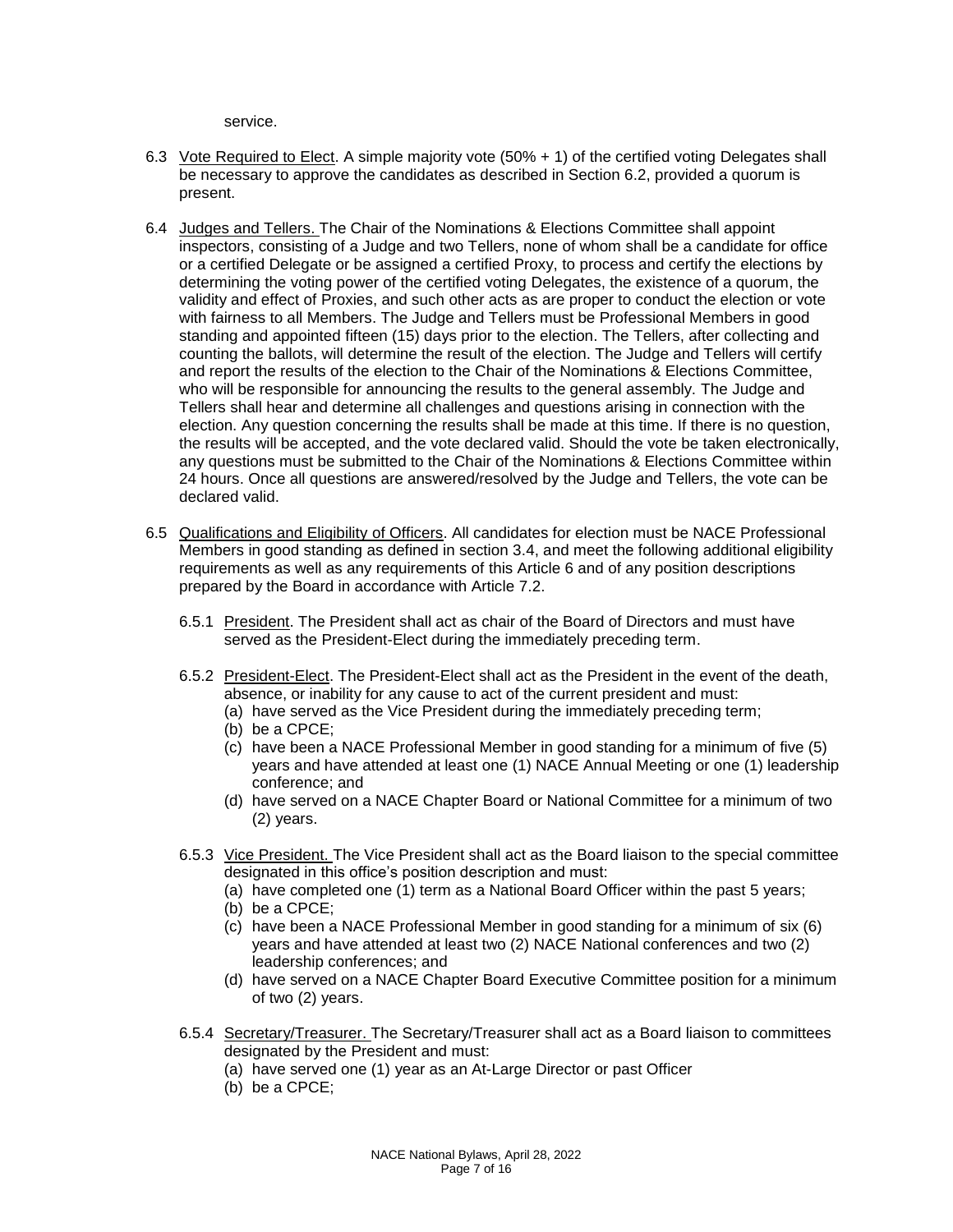- (c) have been a NACE Professional Member in good standing for a minimum of five (5) years and have attended at least one (1) NACE Annual Meeting or one (1) leadership conference; and
- (d) have served on a NACE Chapter Board or National Committee for a minimum of two (2) years.
- 6.5.5 Immediate Past President. The Immediate Past President shall carry out such duties as are determined by the Board and must have served as the President during the immediately preceding term. The Nominations and Elections Committee may propose the current Immediate Past President serve a second term in that role under subsection 6.2.1.
- 6.5.6 Chapter Leadership Council Chair. The Chapter Leadership Council (CLC) Chair shall be elected annually by the CLC representatives from each chapter. The CLC Chair must have completed a full term as a chapter president, must be a CPCE and must meet any other requirements as set forth in the Chapter Leadership Council charter.
- 6.6 Duties. The duties of the Officers of NACE shall be defined by position descriptions prepared by the Board of Directors and made accessible to the membership.
- 6.7 Officer Vacancies.
	- 6.7.1 In the event of a vacancy of the President the President-Elect would assume the vacant office and serve the remainder of the President's term plus the full Successive Role term as President the following year.
	- 6.7.2 In the event of a vacancy of the Immediate Past President, the Nominations & Elections Committee may propose a Past President to serve in that role.
	- 6.7.3 In the event of a vacancy in President-Elect, Vice President or Secretary/Treasurer that occurs more than three (3) months before the next annual election, the Nominations & Elections Committee will make a recommendation for the position, to be approved by the voting Delegates.
	- 6.7.4 In the event of a vacancy of CLC Chair, the CLC representatives may elect a replacement, given that the replacement meets the listed qualifications as defined in these Bylaws and the CLC charter.

#### **Article 7 BOARD OF DIRECTORS**

- 7.1 General Powers. The affairs of NACE shall be governed by a Board of Directors, which shall have all the rights, powers, privileges, and limitations of liability of directors of a not-for-profit Corporation organized under the N-PCL. The Board shall establish policies and directives governing business and programs of NACE and shall delegate to the Executive Director, subject to the provisions of these Bylaws, authority, and responsibility to see the policies and directives are appropriately followed. The Board of Directors shall report annually to the Members on NACE's finances and NACE's progress in fulfilling its purposes. Subject to the restrictions and obligations set forth by law, and these Bylaws, the Board of Directors may exercise all powers of NACE to fulfill its duties and carry out the objectives and purposes of NACE. The duties of the Board of Directors shall include the following:
	- 7.1.1 Provide the vision and direction for NACE in the furtherance of NACE's purposes, mission, and objectives;
	- 7.1.2 Supervise and direct the affairs and business of NACE, its committees and all organizational units, and its publications and determine its policies or changes therein;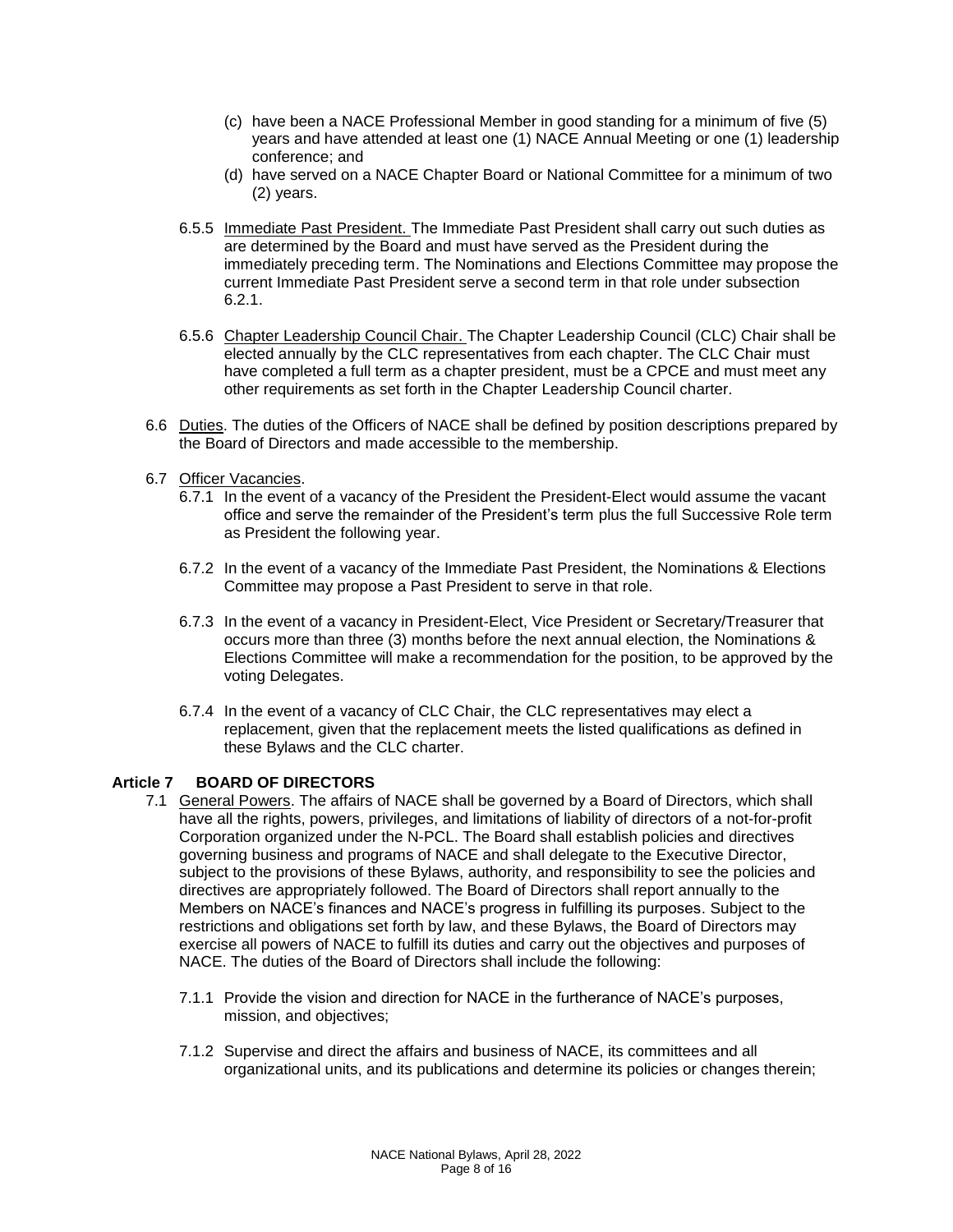- 7.1.3 Establish the financial policies of NACE and be accountable for the assets of NACE, including but not limited to the authorization of expenditures;
- 7.1.4 Maintain relationships with other organizations interested in the catering, event, and adjacent industries; and
- 7.1.5 Exercise any other authority and powers as may be granted to them in these Bylaws, and fulfill all the duties, responsibilities, and obligations prescribed by these Bylaws, and applicable law and regulations.
- 7.2 Number and Qualifications. The Board of Directors shall be composed of the following officers: President, President-Elect, Vice President, Secretary/Treasurer, Chapter Leadership Council Chair, and the Immediate Past President of NACE in the year following their term as President; plus three (3) At-Large Directors not serving as Officers. The size of the entire Board shall be determined based upon the number of Directors and Officers serving at any time. Directors shall be at least eighteen (18) years of age and, unless otherwise provided, must be NACE Members in good standing. No Director shall serve simultaneously on a NACE Chapter Board of Directors or on a National Board of a competing organization or association, as defined by the Board of Directors.
	- 7.2.1 At-Large Directors. At-Large Directors shall be elected by voting Delegates and shall serve a two (2) year term. At-Large Directors shall:
		- (a) be Members in good standing for three (3) consecutive years;
		- (b) hold a current Certified Professional in Catering and Events ("CPCE") designation;
		- (c) have attended one (1) Annual Meeting or one (1) National leadership conference; and
		- (d) have served on a National Committee or Chapter Executive Board for a total of two (2) years.
	- 7.2.2 At-Large Director Vacancy. In the event of a vacancy in an At-Large Director position the Board of Directors may, by majority vote, appoint a replacement to serve the remainder of the vacated Director's term.
	- 7.2.3 Executive Director. The Executive Director of NACE shall be an ex-officio director, and shall not be entitled to vote. Should the position of Executive Director be vacant, the person designated to serve as interim Executive Director may temporarily fill this seat on the Board of Directors until such time as a new Executive Director is hired, provided that such interim Executive Director is not already serving on the Board of Directors. The Executive Director's term on the Board of Directors shall be equivalent to their term of employment as Executive Director.
- 7.3 Quorum and Voting. Not less than a majority of the Board Members in office and entitled to vote shall constitute a quorum. Each Board Member with voting privileges shall be entitled to exercise one (1) vote; there shall be no voting by proxy. The vote of a majority of the Board Members present and able to act at a meeting where a quorum is present shall be the act of the Board of Directors. The President shall not vote except to break a tie.
- 7.4 Meetings of the Board. Regular meetings of the Board of Directors shall be held at least twice a year, at such times and places as determined by the Board of Directors. One regular meeting shall be in conjunction with the Annual Meeting. Special meetings of the Board of Directors may be called at any time by the President or by written request of three (3) Members of the Board.
	- 7.4.1 Notice of Meetings. Regular meetings may be held without notice if the time and place of such meetings is fixed by the Board of Directors. Meetings, not regularly scheduled, may be held upon notice given to all Board Members at least twenty-four (24) hours in advance by U.S. mail, electronic mail, facsimile, or any other means of electronic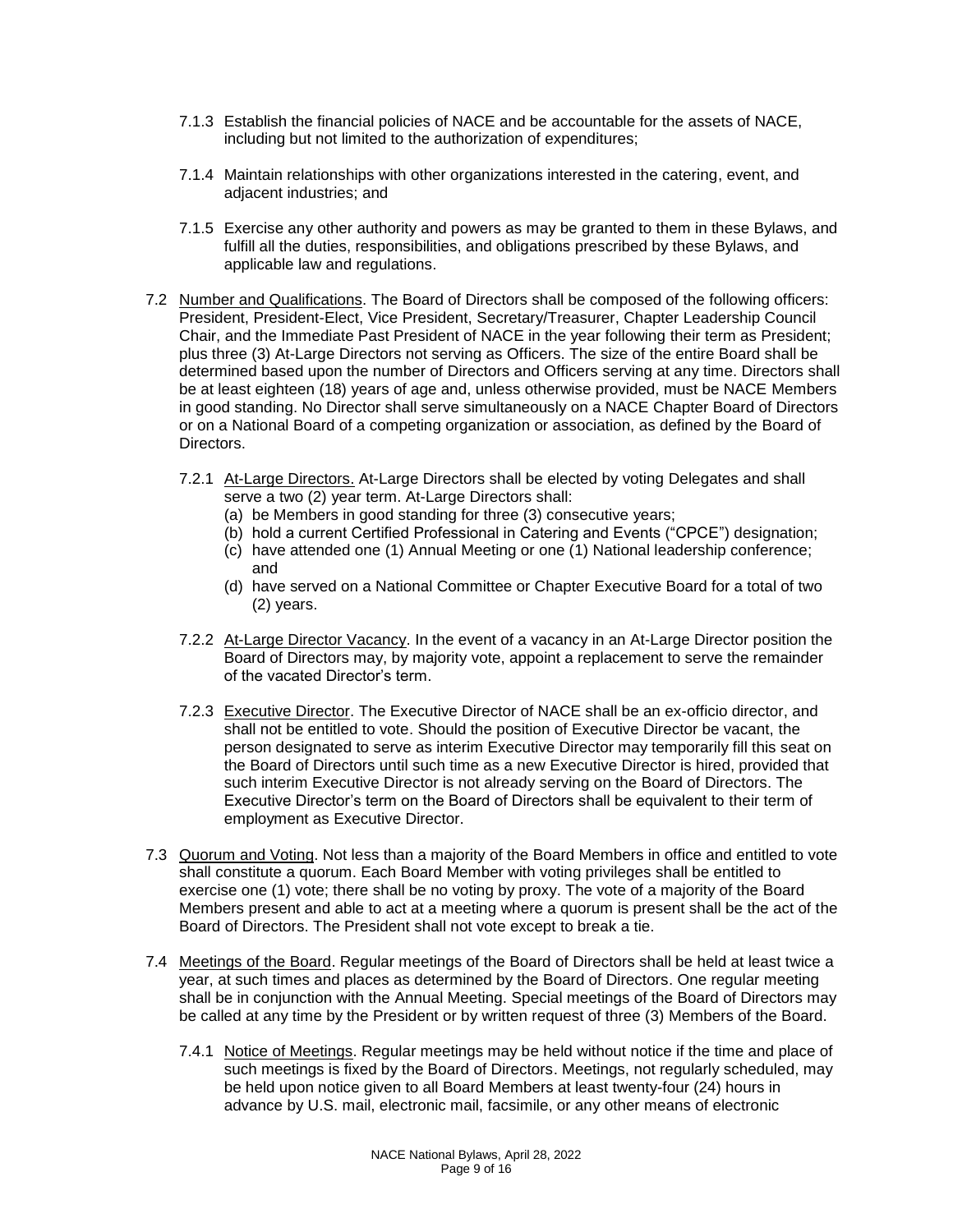transmission.

- 7.4.2 Participation by Telephone or Video. Board Members or any committee of the Board of Directors may participate in a meeting by means of a conference telephone or similar communications equipment, or by video conference, allowing all persons participating in the meeting to hear each other at the same time and each person can participate in all matters, including, without limitation, the ability to propose, object to, and vote upon a specific action to be taken. Participation by such means shall constitute presence at a meeting.
- 7.4.3 Agenda and Minutes. A meeting agenda will be prepared by the Executive Director in consultation with the President and distributed to the Board of Directors in advance of such regular meetings. The minutes of all Board meetings shall be duly recorded by the Secretary/Treasurer, or by the Executive Director, whose duty it shall be to distribute to each Member of the Board of Directors a copy of the minutes of each meeting of the board within fourteen (14) days after the close of such meeting. All recorded meeting minutes should be made available to the membership, upon request, and will be published to the NACE website in the Members' designated section.
- 7.5 Action by Written Consent. Any action required by law to be taken at a meeting of the board, or any action that may be taken at a meeting of the Board, may be taken without a meeting if consent in writing setting forth the action so taken shall be signed by all Board Members. Such consent shall be placed in the NACE minutes and board report files and shall have the same force and effect as a unanimous vote of the Board taken at an actual meeting. The Board Members' written consent may be executed in counterparts. If written, the consent must be executed by the Board Member by signing such consent or causing their signature to be affixed to such consent by any reasonable means including, but not limited to, facsimile signature. If electronic, the transmission of the consent must be sent by electronic mail and set forth, or be submitted with, information from which it can reasonably be determined that the transmission was authorized by the Board Member.
- 7.6 Compensation and Reimbursement. Board Members shall receive no compensation other than reimbursement for reasonable expenses. However, provided the compensation structure complies with Sections relating to "Contracts Involving Board Members and/or Officers" as stipulated under these Bylaws, nothing in these Bylaws shall be construed to preclude any Board Member from serving NACE in any other capacity and receiving compensation for services rendered.
- 7.7 Performance. Unless excused for a personal or business emergency (not a conflict in schedule) by the President, Board Members shall attend at least one-half (1/2) of the in-person meetings and seventy-five percent (75%) of the conference calls of the Board of Directors held per year. Failure of a Bboard Member to perform as prescribed may be grounds for removal as provided for by law, these Bylaws, and procedures of the Board for same. If a Board Member is absent from two (2) or more meetings/conference calls without being excused, the Board Member shall be asked to resign.
- 7.8 Resignation or Removal.
	- 7.8.1 Resignation. Any Board Member may resign at any time by giving written notice to the President, Secretary/Treasurer, or the Executive Director. The resignation shall take effect upon receipt thereof, and the acceptance of such resignation shall not be necessary to make it effective. Unless the Attorney General of New York is first notified, no Board Member may resign when NACE would then be left without a duly elected Board Member in charge of its affairs.
	- 7.8.2 Suspension. The Board of Directors may suspend for cause immediately the authority of any Board Member to act in that position. Any suspension of a Board Member shall take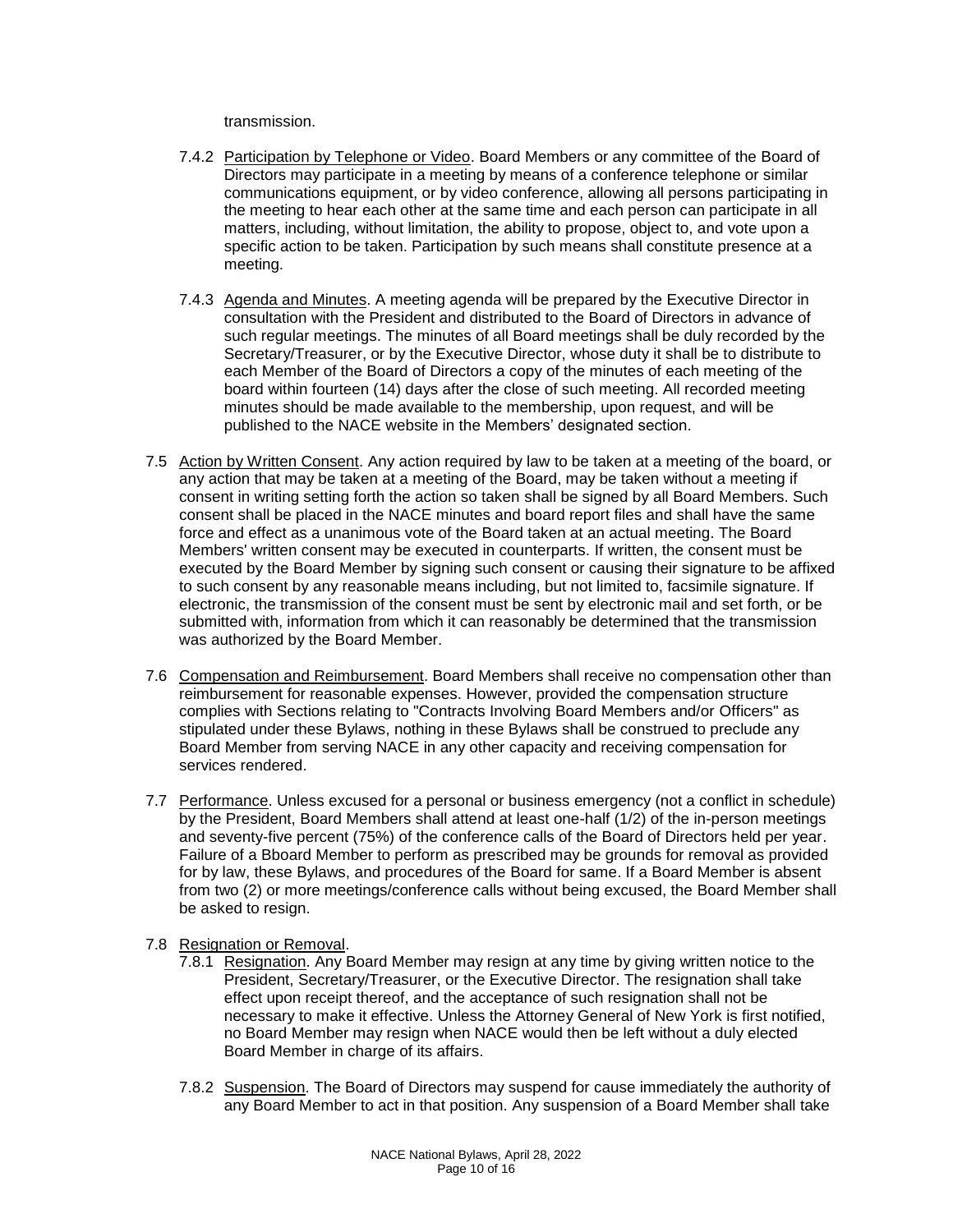place according to a procedure established by the Board of Directors.

- 7.8.3 Notice of Removal Proceedings. Board Members may be removed by the membership from their role as Officer or At-Large Director, and if a vote to remove an individual will be held at a special meeting, the notice of such meeting must state that one of the purposes of the meeting is to vote on the individual's removal however, the Chapter Leaders Council Chair may only be removed by vote of the CLC representatives. Board Members subject to a removal vote shall be given thirty (30) days' notice that such a vote will occur. That Board Member may submit a written statement during those thirty (30) days, or the Board Member may appear at the meeting at which the removal vote will be held and make a statement prior to that vote.
- 7.9 Orderly Transition. It shall be the duty and obligation of all Board Members and Committee Chairs to turn over to their successors all NACE records and correspondence related to their terms of office and such other documents and materials as may pertain to their office. The foregoing obligation shall be completed not later than ten (10) days after the new Board Members and Committee Chairs have taken office.

## **Article 8 EXECUTIVE DIRECTOR AND EMPLOYEES**

8.1 Executive Director. The Board of Directors shall approve, hire, and evaluate, either on its own or through an Association Management Services Company, an Executive Director of NACE. The Executive Director shall be the Chief Executive Officer of NACE and shall manage and direct the business and activities of NACE, pursuant to the direction and oversight of the Board of Directors and under the conditions of an employment agreement approved by the Board.

The Executive Director shall operate in a manner consistent with the policies, programs, objectives, Bylaws, Articles of Incorporation, budgets and directives of the Board of Directors. The Executive Director shall also work with individual Council, Committee, and Task Force Chairs to effectively carry out the Association's objectives and submit regular reports of progress to the Board of Directors.

The Executive Director shall direct the hiring and termination of employees and contractors necessary to carry on the work of NACE and fix their compensation within the approved budget. The Executive Director shall define the duties of and provide direction to any employees of or contractors to NACE, supervise their performance, establish their titles, and delegate those responsibilities of management as shall be in the best interest of NACE. The Executive Director shall be responsible for the management and release of NACE funds, however the funds, electronic records, books, and vouchers in the hands of the Executive Director shall at all times be under the supervision of the Board of Directors and subject to its inspection and control.

8.2 Employees of NACE. No employee of NACE may serve as Chair (or the equivalent) of its Board of Directors unless approved by a two-thirds vote of the Board of Directors along with contemporaneously documenting in writing the basis for the Board approval.

## **Article 9 COMMITTEES**

- 9.1 Definition of Committees. "Committees of the Board" are those that may have the power to bind the Board within the limitations of the N-PCL. These Committees must be comprised of at least three (3) Board Members. These committees must be appointed by a majority of the Board of Directors from among its Members. "Committees of the Corporation" cannot bind the Board and may include non-Board Members. These Committees can be created by the Board or by the voting membership.
- 9.2 Establishment of Committees. The Board of Directors may establish Committees. Unless otherwise provided below, the Board of Directors shall establish such Committees by resolution adopted by a majority of the Board of Directors. The Board shall establish, by means of Committee charter, the particular functions, duties, and the composition, appointment process,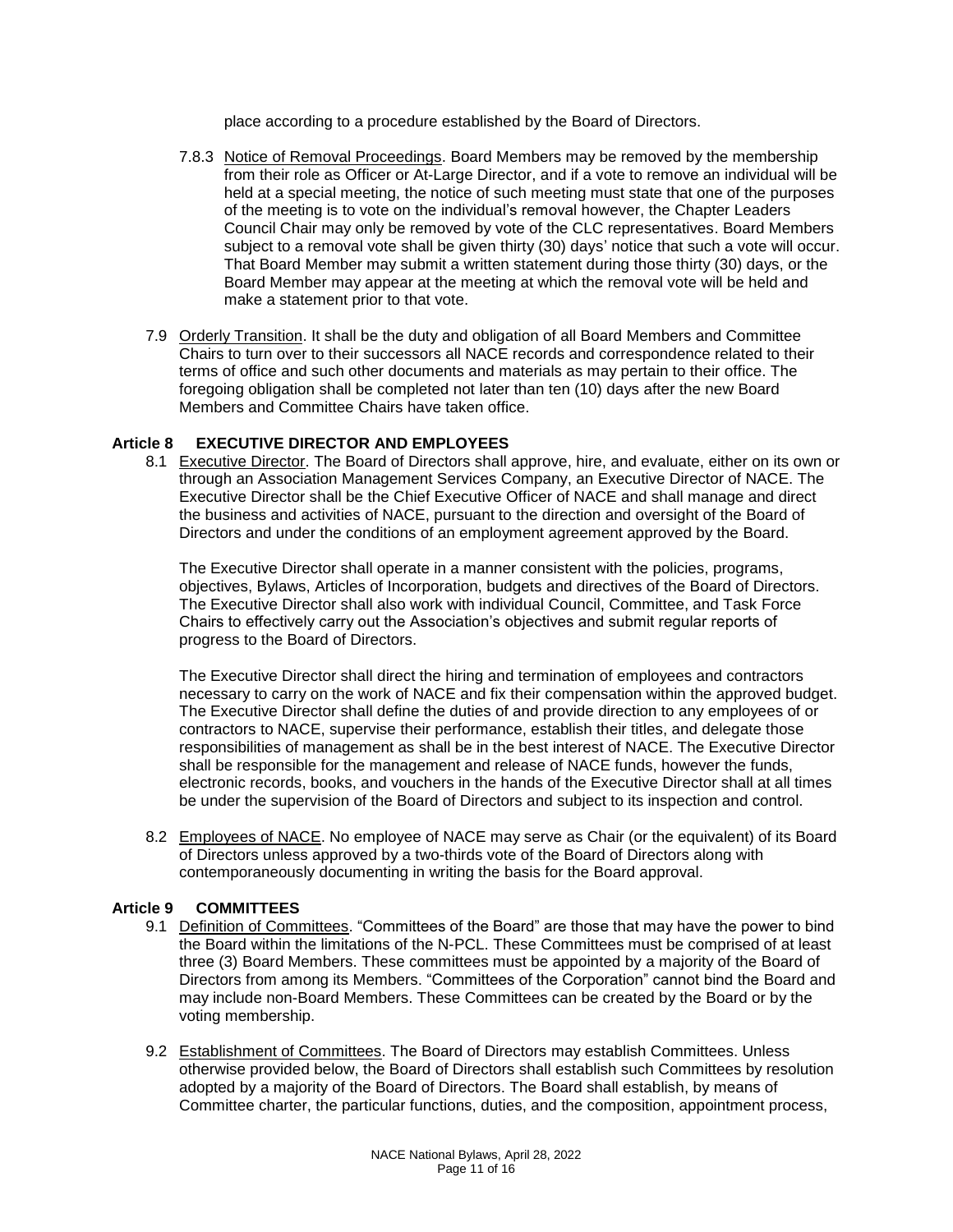and eligibility of all Committees and their Members. The Board shall annually review its need for Committees to achieve the objectives of NACE and may eliminate existing Committees or establish new Committees as it deems necessary. Unless otherwise provided by resolution of the Board or in these Bylaws, the President and the Executive Director shall serve as nonvoting ex-officio Members of all Committees, except that the President shall vote in the event of a Board of Directors voting tie and shall not serve on the Nominations & Elections Committee. At least one (1) Member of the Board of Directors shall serve as a liaison to and an ex-officio (nonvoting) member of each Committee.

- 9.3 Powers and Authority of Committees. All NACE Committees created hereunder shall be under the direction of the Board of Directors and shall only have the limited powers and authority to act as prescribed and delegated to them by the Board or in these Bylaws. In no event, however, shall any Committee have the authority as to the following matters:
	- (a) The submission to Members of any action requiring Member approval;
	- (b) The filling of vacancies on the Board of Directors or any Committee;
	- (c) The fixing of compensation for the Executive Director;
	- (d) The amendment or repeal of the Bylaws, or the adoption of new Bylaws; and
	- (e) The amendment or repeal of any resolution of the Board of Directors, which, by its terms, may not be so amended or repealed.

The designation of and the delegation of authority to any Committee shall not operate to relieve the Board of Directors or any individual Board Member of any responsibility imposed upon them by law.

- 9.4 Committees of the Corporation. In accordance with this Article 9, the Board may establish and define by Committee charter Committees of the Corporation, advisory in nature, as it deems necessary. Committees of the Corporation cannot bind the Board and may include non-Board Members.
- 9.5 Nominations & Elections Committee. The Nominations & Elections Committee, a Committee of the Corporation, assists with succession planning, qualifying of candidates, development of election- related materials and practices, and the execution of the election process held at the Annual Meeting. In the event of any Board vacancies, the Nominations & Elections Committee may, at the request of the Board, suggest qualified candidates to fill the vacancies.
- 9.6 Chapter Leadership Council. The Chapter Leadership Council shall be a Committee of the Corporation, comprised of one (1) representative from each Chapters' leadership group, who shall be elected or appointed by same and shall be entitled to vote. The Chapter Leaders' Council Chair shall serve for a term of one (1) year and may serve a maximum of two (2) such terms in this office; provided, however, that a partial term served because of appointment to fill a vacancy shall not be counted toward such limit.
- 9.7 Ad Hoc Committees and Task Forces. Ad hoc Committees and Task Forces may be established by resolution of the Board of Directors and may exist for a limited duration or be limited to a specific project.
- 9.8 Audit Committee. The Board, at its sole discretion, shall appoint an Audit Committee, which shall be a Committee of the Board. The membership of the Audit Committee should not include the following persons:
	- (a) The President;
	- (b) The Secretary/Treasurer of NACE;
	- (c) Any employee of NACE; or
	- (d) Any person with a material financial interest in any entity doing business with NACE.

The Audit Committee shall make recommendations to the Board of Directors regarding the hiring and termination of an auditor, who shall be an independent certified public accountant,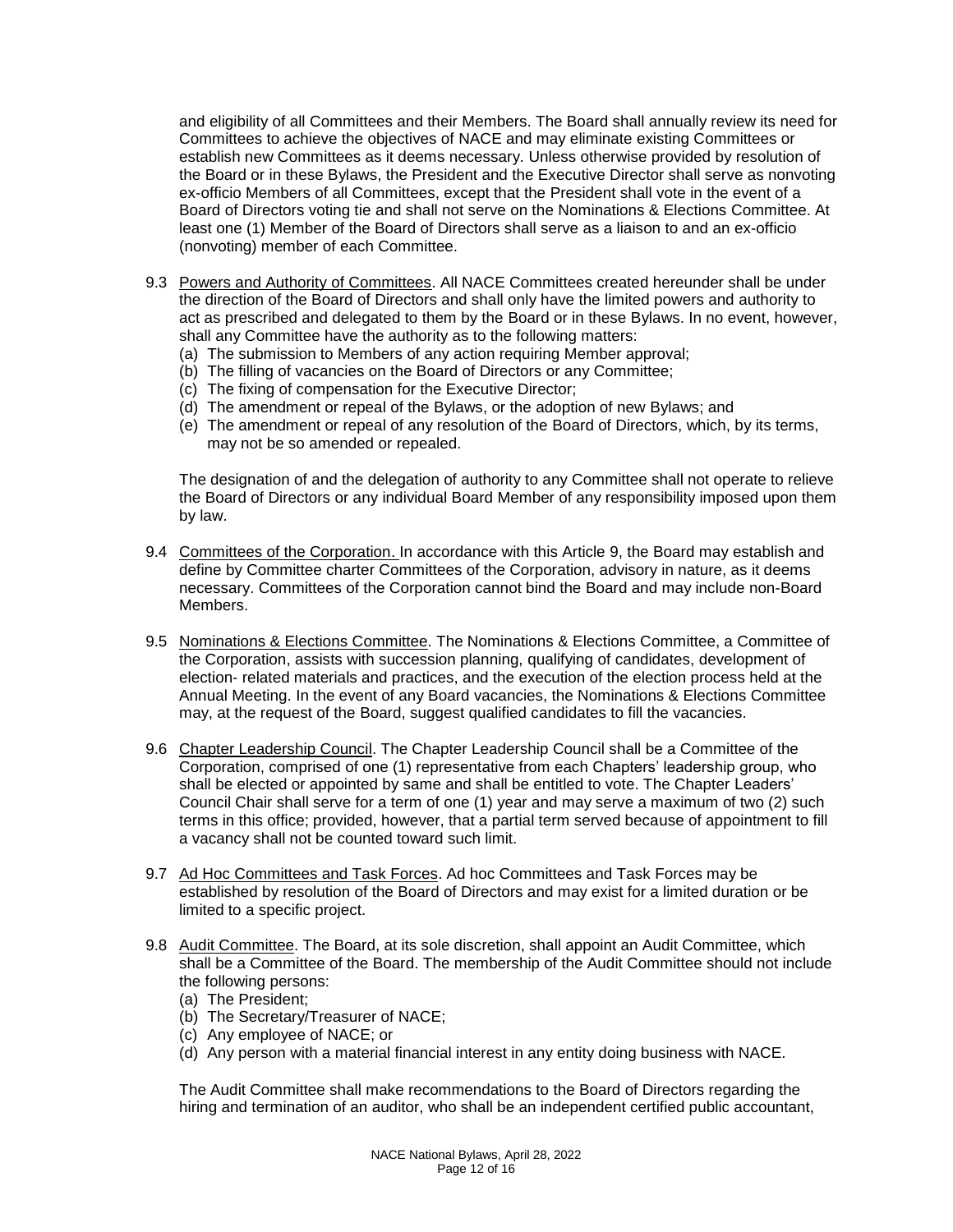and may be authorized by the Board to negotiate the auditor's salary. The Audit Committee shall consult with the auditor to assure its Members that the financial affairs of NACE are in order, and after review shall determine whether to accept the audit. It shall be the responsibility of the Audit Committee to ensure that the auditor's firm adheres to the standards for auditor independence, as set forth in the latest version of the Government Auditing Standards, which have been published by the Comptroller General of the United States, or any standards established and published by the Attorney General of New York.

9.9 Reporting. All Committees or other organizational units shall designate a Committee Member to keep notes of their meetings and actions undertaken. Committee Chairs shall present written reports within ten (10) days of the close of each meeting to the staff liaison to include in the next scheduled Board of Directors meeting and their Board liaison who will submit them on the proper form for the official record. All recorded meeting notes should be made available to the membership via cloud-based program once minutes have been approved.

## **Article 10 NACE CHAPTERS**

- 10.1 Requirements for Chapter Charter. Any group of fifteen (15) or more Professional Members, or persons eligible to become Professional Members of NACE, located within a reasonable geographic distance of one another, upon application to and approval by NACE, may establish a Chapter by a charter submitted to and approved by the Board of Directors of NACE, providing no Chapter already exists in that geographical area and Chapters shall hold at least eight (8) education meetings per year on a day, time and place to be determined by the Chapter.
- 10.2 Requirements for Student Chapter Charter. Any group of five (5) or more Student Members, or persons eligible to become Student Members of NACE upon application to and approval by NACE and provided that there is not already an existing NACE Chapter in their geographic area, may establish a Chapter by a charter submitted to and approved by the Board of Directors of NACE. Student Chapters shall hold at least four (4) meetings per year, and special meetings may be called upon written request of the majority of the Student Chapter's Members, or at the request of the Student Chapter President.
- 10.3 Revocation of Charters. The charter of any Chapter may be revoked at any time by the Board of Directors of NACE, and in such manner as the Board may deem necessary or advisable in the best interests of NACE. Upon any such revocation, all funds in the treasury of the Chapter whose charter is revoked, and all of its records, shall immediately be delivered to NACE and managed at the discretion of the Board; and all fully paid-up Members of the former Chapter shall be considered Members-At-Large as provided by Article 3.2.3, with the exception of Student Chapters, in which case Student Members shall be assigned to the local Chapter existing in the area.
- 10.4 Operating Guidelines. The Board of Directors may prescribe guidelines and regulations pertaining to the Chapter and covering matters such as membership, operating procedures, reporting requirements, and its financial relationships to NACE. In prescribing such regulations, the Board of Directors shall not impose restrictions which would in any way limit the rights and privileges of Members of NACE. Subject to the regulations of the Board of Directors, each Chapter shall conduct its affairs, as it deems best suited to further and advance the purposes of NACE.

#### **Article 11 FINANCE**

- 11.1 Fiscal Year. The fiscal year of NACE, its chapters, and all Committees and organizational units shall commence on January 1 and end on December 31.
- 11.2 Checks and Drafts. All checks, drafts or other orders for the payment of money, notes, or other evidence of indebtedness issued in the name of NACE, shall be signed by such Officer or Officers, or agent or agents, of NACE and in such manner as shall be determined by resolution of the Board of Directors. In the absence of such determination by the Board of Directors, such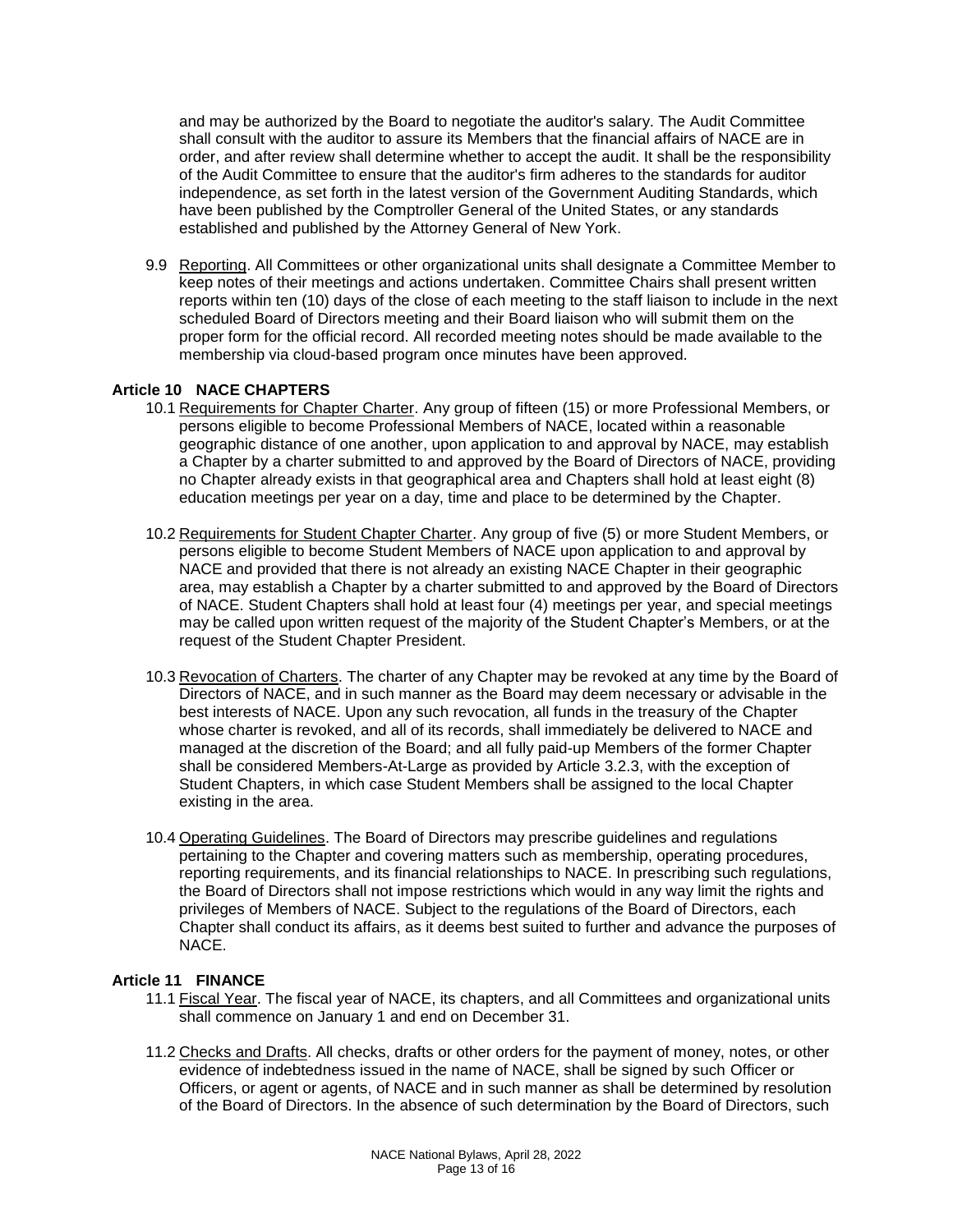instruments shall each be signed by either (a) the President and the Secretary/Treasurer or (b) the Executive Director.

- 11.3 Budget. The Board shall adopt an annual operating budget covering all activities of NACE no later than December 20 of the year prior to the year of said budget.
- 11.4 Books, Records, and Minutes. NACE shall keep correct and complete books and records of account and shall keep minutes of the proceedings of its Board of Directors; and shall keep a record of its Directors, giving the names and addresses of all Directors.
- 11.5 Audit and Reports. The accounts of NACE shall be audited not less than once every three (3) years by a Certified Public Accountant (CPA) who shall not be involved with the daily accounting of NACE, and who shall be approved by the Board of Directors to conduct the audit. The CPA shall provide an audit report to the Board of Directors and the Chapter Presidents. The Board of Directors may determine to conduct an audit at any time by majority vote.

#### **Article 12 SEAL**

NACE may have a seal of such design as the Board of Directors may adopt. The Secretary/Treasurer or Executive Director shall keep such seals, or know where such seals are kept.

## **Article 13 MANNER OF ACTING**

- 13.1 Conflict of Interest. The Board shall adopt a conflict-of-interest policy and annual disclosure process that applies to all Board Members and staff of NACE. In addition to complying with its conflict of interest policy, NACE shall not enter into any related party transaction unless it is determined by the board, or an authorized committee of the board, to be fair, reasonable and in NACE's best interest at the time of such determination in accordance with section 715 of the N-PCL.
- 13.2 Standard of Care. A Member of the Board of Directors shall perform all their, including, but not limited to, duties as a Member of any Committee of the Board on which they may serve, in such a manner as the Board Member deems to be in the best interest of NACE and in good faith and with the care an ordinarily prudent person in a like position would exercise under similar circumstances. In the performance of the duties of a Board Member, a Board Member shall be entitled to rely on information, opinions, reports, or statements, including financial statements and other financial data, in each case prepared or presented by:
	- (a) One or more Board Members or employees of NACE whom the Board Member deems to be reliable and competent in the matters presented;
	- (b) Counsel, independent accountants, or other persons, as to the matters which the Board Member deems to be within such person's professional or expert competence; or
	- (c) A Committee of the Board upon which the Board Member does not serve, as to matters within its designated authority, which Committee the Board Member deems to merit confidence, so long as in any such case the Board member acts in good faith, after reasonable inquiry when the need may be indicated by the circumstances, and without knowledge that would cause such reliance to be unwarranted. Except as herein provided in Article 13.2 - Standard of Care, any person who performs the duties of a Board Member in accordance with the above shall have no liability based upon any failure or alleged failure to discharge that person's obligations as a Board Member, including, without limitation of the following, any actions or omissions which exceed or defeat a public or charitable purpose to which NACE, or assets held by it, are dedicated.
- 13.3 Loans. NACE shall not make any loan of money or property to, or guarantee the obligation of, any Board Member, unless approved by the New York Attorney General; provided, however, that NACE may advance money to a Board Member of NACE or any subsidiary for expenses reasonably anticipated to be incurred in the performance of the duties of such Board Member so long as such individual would be entitled to be reimbursed for such expenses absent that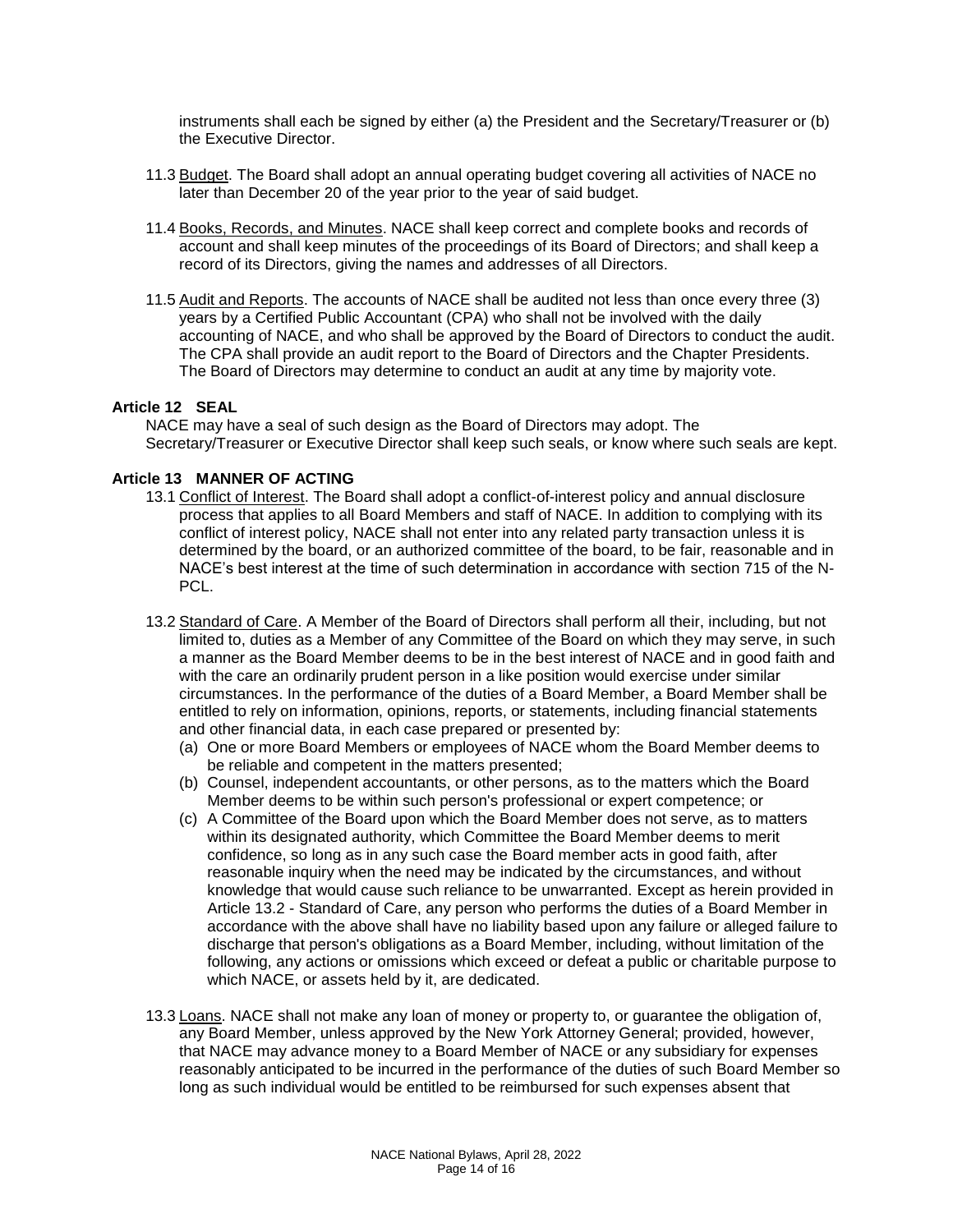advance.

## **Article 14 NO PRIVATE INUREMENT**

No part of the net earnings of NACE shall inure to the benefit of, or be distributable to, its Board Members, Committee Members, employees, or other private persons, except that NACE shall be authorized and empowered to pay reasonable compensation for services rendered and to make payments and distributions in furtherance of the purposes set forth herein.

## **Article 15 DECLARATION OF POLICY**

Responsibility and authority for any declaration of NACE policy, and/or endorsement and/or rejection of any matter on any subject of policy, is reserved to the judgment and discretion of the Board of Directors. Committees or other organizational units or other individuals of NACE are not authorized directly or indirectly to commit NACE in any way or in any manner, financially or otherwise, without prior approval by the Board of Directors, except as specified in the approved budget or in specific resolutions of the Board of Directors. The Board of Directors, except as herein otherwise provided, shall have control of the affairs of NACE, including all matters relating to the acquisition, holding, management, control, investment, and disposition of the funds and other property of NACE.

#### **Article 16 LIMITATION OF LIABILITY, INDEMNIFICATION AND INSURANCE**

- 16.1 Limitation of Liability. To the fullest extent permitted by the laws of the State of New York, the personal liability of Board Members and employees of the Corporation is hereby eliminated.
- 16.2 Indemnification. The Corporation shall, to the fullest extent now or hereafter permitted by and in accordance with the standards and procedures provided for by sections 721 through 726 of the N-PCL and any amendments thereto, indemnify any person made, or threatened to be made, a party to any action or proceeding by reason of the fact that they, or their testator or intestate was a Board Member, employee, or agent of the Corporation, against judgments, fines, amounts paid in settlement and reasonable expenses, including attorneys' fees.
- 16.3 Insurance. The Corporation shall have the power to purchase and maintain insurance to indemnify the Corporation and its Board members to the full extent such indemnification is permitted by law.

#### **Article 17 HEADINGS, ENUMERATION, AND FORMATTING**

The headings, enumeration, and formatting of these Bylaws are intended solely for the convenience of reference and are not intended for any purpose whatsoever to explain, modify, or place any construction upon any of the provisions of these Bylaws.

#### **Article 18 SEVERABILITY**

All provisions of these Bylaws are severable. If any provision or portion hereof is determined to be unenforceable in arbitration or by a court of competent jurisdiction, then the remainder of these Bylaws shall remain in full effect.

#### **Article 19 GOVERNING LAW**

All questions with respect to the construction of these Bylaws shall be determined in accordance with the applicable provisions of the laws of the State of New York. In the event of a question, need for clarification and/or discrepancy in any Bylaw, the current version of Robert's Rules of Order will serve as the defining reference for resolution.

#### **Article 20 AMENDMENTS**

Amendments to the Bylaws shall be approved by a majority vote or the unanimous written consent of the entire Board of Directors, or by a majority vote of the Members at a meeting of NACE where a quorum is present; the Board shall establish procedures for submitting and approving amendments to the Bylaws in accordance with the N-PCL. The President shall distribute copies of proposed amendments to the Board of Directors at least thirty (30) days prior to a vote thereon.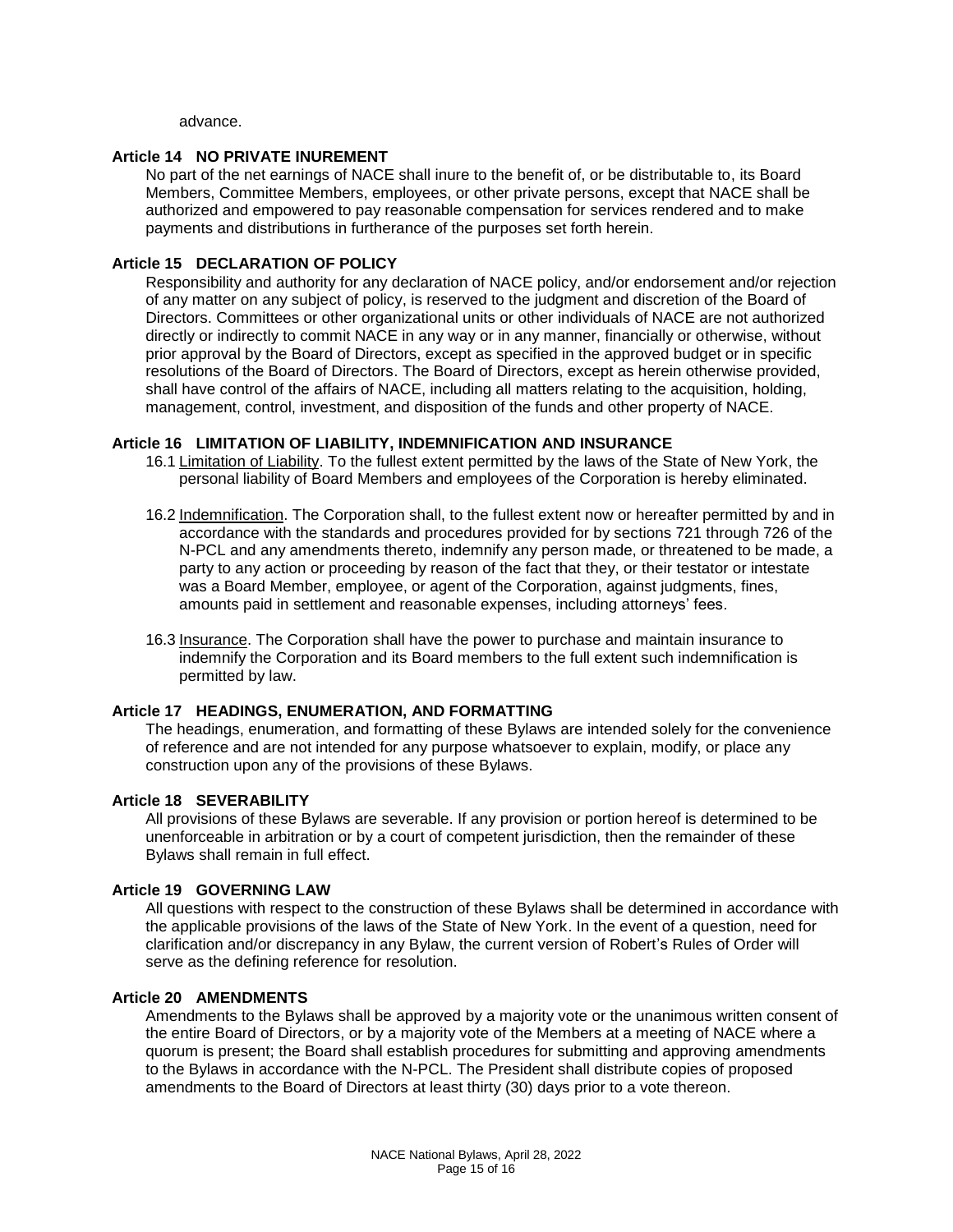Adopted by resolution by NACE Board of Directors on April 28, 2022 and certified as such by the Secretary/Treasurer.

\_\_\_\_\_\_\_\_\_\_\_\_\_\_\_\_\_\_\_\_\_\_\_\_\_ \_\_\_\_\_\_\_\_\_\_\_\_\_\_\_\_\_\_\_\_\_\_\_\_\_\_\_

4/28/2022

Jill Vidal-Raines, CPCE Date **Secretary**